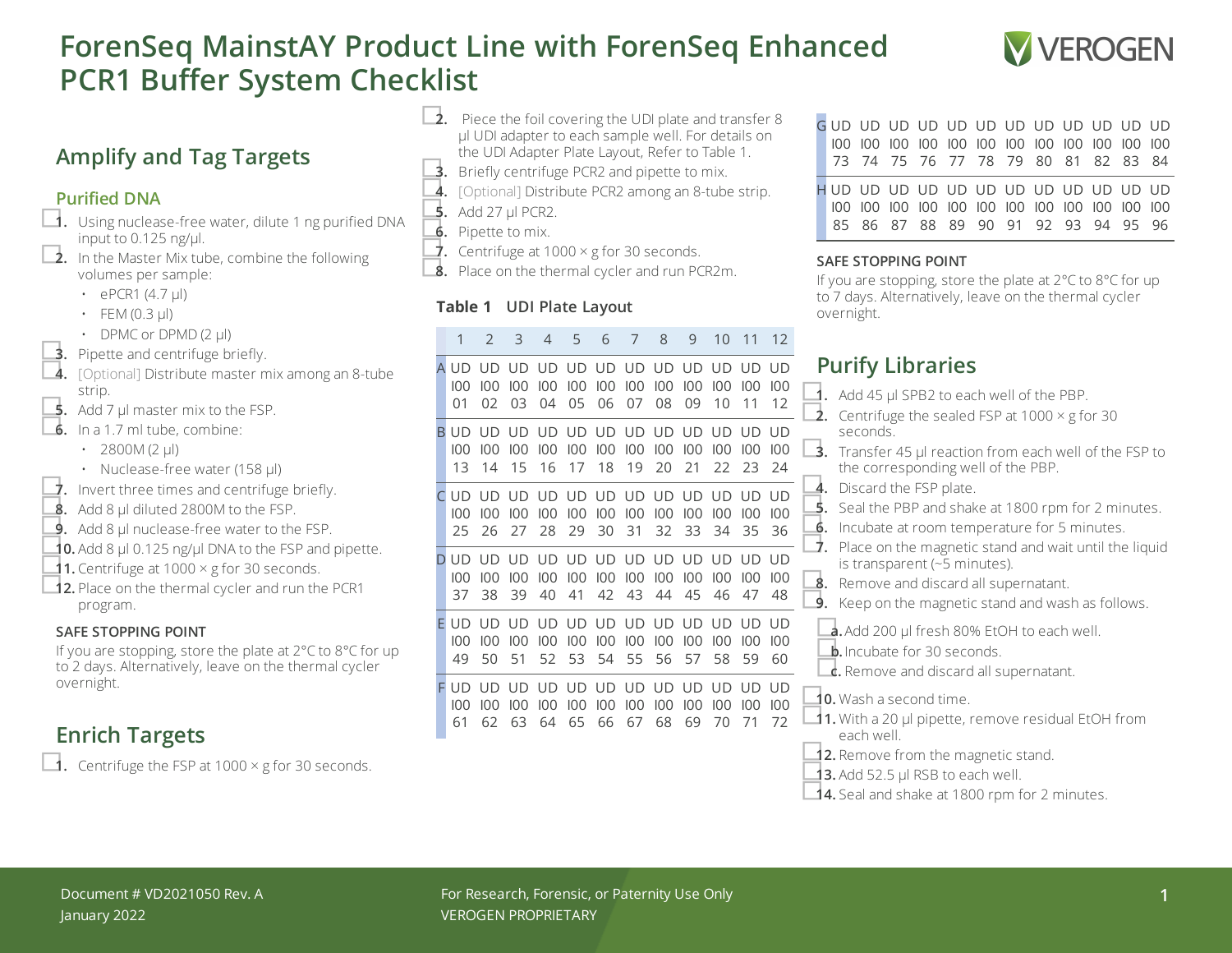# **ForenSeq MainstAY Product Line with ForenSeq Enhanced PCR1 Buffer System Checklist**



- □**15.** If the beads are not fully resuspended, pipette to mix or reshake at 1800 rpm for 2 minutes.
- □**16.** Incubate at room temperature for <sup>2</sup> minutes.
- **□17.** Place on the magnetic stand and wait until the liquid is clear (~2 minutes).<br>**18.** Transfer 50 μl supernatant from each well of the
- PBP to the corresponding well of the PLP.
- □**19.** Seal and centrifuge at <sup>1000</sup> <sup>×</sup> <sup>g</sup> for <sup>30</sup> seconds.

## **Normalize Libraries**

- □**1.** In the LNA1/LNB1 Master Mix tube, combine the following volumes per sample:
	- LNA1 (46.8  $\mu$ l)
	-
- LNB1 (8.5  $\mu$ ) <br>**2.** Vortex and invert several times.
- **3.** Transfer to a reagent reservoir.
- 4. Add 45 µl LNA1/LNB1 Master Mix to the NWP.
- □**5.** To clear any aspirated beads, place the PLP on the magnetic stand until clear.
- **6.** Transfer 20 µl supernatant from the PLP to the NWP.
- <span id="page-1-0"></span> $\overrightarrow{J}$ . Shake at 1800 rpm for 30 minutes.
- 9. While shaking, perform steps [9–](#page-1-0)[11.](#page-1-1)<br>■ 9. In the 0.1 N HP3 tube, combine the following
- volumes per sample:
	- Nuclease-free water (33.3 µl)
	-
- $\cdot$  HP3 (1.8  $\mu$ I)  $\cdot$  **10.** Invert several times and set aside.
- <span id="page-1-1"></span>**11.** Add 30 µl LNS2 to the NLP.
- **□12.** Immediately after shaking, place the NWP on the magnetic stand until clear.
- **13.** Remove and discard all supernatant.<br>■**14.** Remove from the magnetic stand.
- 
- □**15.** Wash as follows.
	- □**a.**Add <sup>45</sup> µl LNW1 to each well.
	- **b.** Shake at 1800 rpm for 5 minutes.
- **c.** Place on the magnetic stand until clear. **d.** Remove and discard all supernatant.<br> **e.** Remove from the magnetic stand.
- □**16.** Wash <sup>a</sup> **second** time.
- 17. Centrifuge at 1000 × g for 30 seconds.
- 18. Place on the magnetic stand until clear.
- 19. Remove residual LNW1.<br>**20.** Remove from the magnetic stand.
- 
- **21.** Add 32 µl 0.1 N HP3.<br>**22.** Shake at 1800 rpm for 5 minutes.
- 
- **23.** Place on the magnetic stand until clear.
- **24.** Transfer 30 µl supernatant from the NWP to the NLP.
- □**25.** Pipette to mix.
- **26.** Centrifuge at 1000  $\times$  g for 30 seconds.

### **SAFE STOPPING POINT**

If you are stopping, store the plate at -25°C to -15°C for up to 30 days.

## **Pool Libraries**

- 
- **1.** Transfer 5 µl of each library to an 8-tube strip.<br>■ 2. Store the NLP at -25°C to -15°C for up to 30 days.<br>■ 3. Transfer libraries from the 8-tube strip to the PNL tube.

□**4.** Vortex and centrifuge briefly.

### **SAFE STOPPING POINT**

If you are stopping, store the tube at -25°C to -15°C for up to 30 days.

## **Denature and Dilute Libraries**

- □**1.** In the Denatured HSC tube, combine:
	- $\cdot$  HSC (2 µl)
	- $\cdot$  HP3 (2 µl)
- 
- Nuclease-free water (36 µl)<br>**2.** Pipette gently to mix. Cap and centrifuge briefly to mix.
- **3.** Incubate at room temperature for 5 minutes.
- 4. Add 600 µl HT1 to the DNL tube.
- **5.** Place the PNL tube in the microheating system for 2 minutes.
- **□6.** Transfer 12 µl library from the PNL tube to the DNL tube.
- □**7.** Pipette to mix.
- ■<br>■ Store the PNL tube at -25°C to -15°C for ≤ 30 days.<br>■ Add 4 µl denatured HSC to the DNL tube.
- 
- □**10.** Pipette to mix.
- 
- **11.** Vortex and centrifuge briefly.<br>■**12.** Transfer entire volume to the reagent cartridge.

## **Acronyms**

| Acronym     | Definition                                                 |
|-------------|------------------------------------------------------------|
| 2800M       | Control DNA 2800M                                          |
| A50X        | Index 2 (i5) Index Adapter                                 |
| DNL         | Diluted Normalized Libraries                               |
| <b>DPMC</b> | DNA Primer Mix C                                           |
| <b>DPMD</b> | DNA Primer Mix D (To be used<br>only with MainstAY SE Kit) |
| ePCR1       | <b>Enhanced PCR1 Reaction Mix</b>                          |
| <b>FFM</b>  | Enzyme Mix                                                 |
| <b>FSP</b>  | ForenSeg Sample Plate                                      |
| HP3         | 2 N NaOH                                                   |